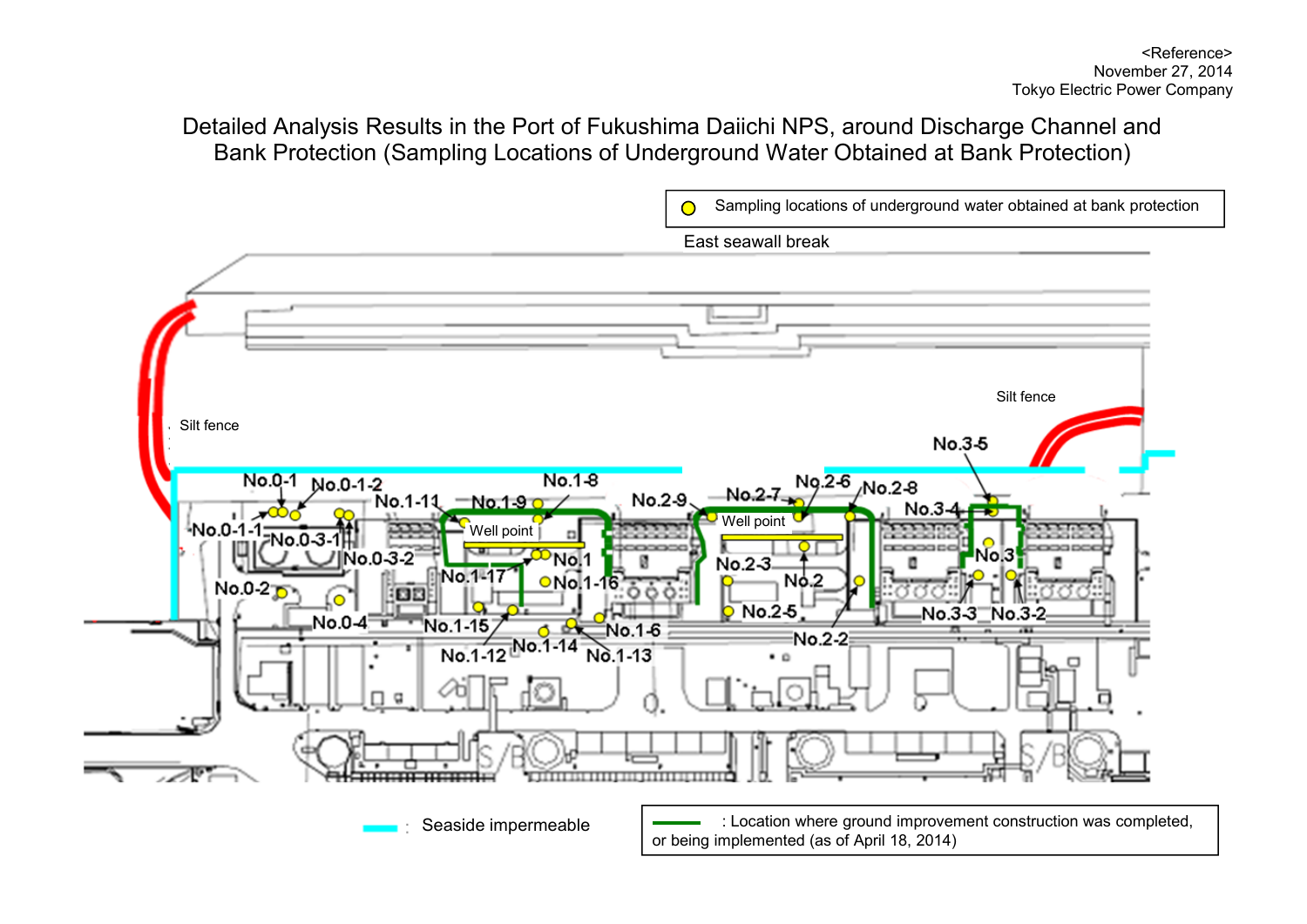## Detailed Analysis Results in the Port of Fukushima Daiichi NPS, around Discharge Channel and Bank Protection (1/3) Underground Water Obtained at Bank Protection

|                          |                          |                                                                                |                                                   |                                                 |                                                   |                                                   |                                                 |                                                 |                                                 |                                                                                |                                                        |                                                  |                                                  | Unit: Bq/L (exclude chloride                     |                                                  |                                                  |
|--------------------------|--------------------------|--------------------------------------------------------------------------------|---------------------------------------------------|-------------------------------------------------|---------------------------------------------------|---------------------------------------------------|-------------------------------------------------|-------------------------------------------------|-------------------------------------------------|--------------------------------------------------------------------------------|--------------------------------------------------------|--------------------------------------------------|--------------------------------------------------|--------------------------------------------------|--------------------------------------------------|--------------------------------------------------|
|                          |                          | Underground<br>water observation<br>hole No.0-1                                | Underground<br>water observation<br>hole No.0-1-2 | Underground<br>water observation<br>hole No.0-2 | Underground<br>water observation<br>hole No.0-3-1 | Underground<br>water observation<br>hole No.0-3-2 | Underground<br>water observation<br>hole No.0-4 | Underground<br>vater observation<br>hole No.1   | Underground<br>vater observation<br>hole No.1-6 | Underground<br>water observation<br>hole No.1-8                                | Underground<br>water observation<br>hole No.1-9 (note) | Underground<br>vater observation<br>hole No.1-11 | Underground<br>water observation<br>hole No.1-12 | Underground<br>water observation<br>hole No.1-14 | Underground<br>water observation<br>hole No.1-16 | Underground<br>vater observation<br>hole No.1-17 |
|                          | Date of sampling         |                                                                                |                                                   |                                                 |                                                   |                                                   |                                                 | October 02, 2014                                | October 02, 2014                                | October 09, 2014                                                               | October 02, 2014                                       | October 02, 2014                                 | October 02, 2014                                 | October 02, 2014                                 | October 09, 2014                                 | October 02, 2014                                 |
| Time of sampling         |                          |                                                                                |                                                   |                                                 |                                                   |                                                   |                                                 | 9:35 AM                                         | 9:54 AM                                         | 10:48 AM                                                                       | 7:12 AM                                                | 10:00 AM                                         | 9:20 AM                                          | 9:31 AM                                          | 9:35 AM                                          | 10:17 AM                                         |
|                          | Chloride (unit: ppm)     |                                                                                |                                                   |                                                 |                                                   |                                                   |                                                 | $\overline{\phantom{0}}$                        | $\overline{\phantom{0}}$                        | $\overline{\phantom{m}}$                                                       | 17                                                     | $\overline{\phantom{0}}$                         | $\overline{\phantom{0}}$                         | $\overline{\phantom{0}}$                         | $\overline{\phantom{m}}$                         | $\overline{\phantom{a}}$                         |
|                          | Cs-134 (Approx. 2 years) |                                                                                |                                                   |                                                 |                                                   |                                                   |                                                 | ND(0.44)                                        | 10,000                                          | 9.1                                                                            | $\overline{\phantom{0}}$                               | ND(0.43)                                         | 3.7                                              | 50                                               | 3.9                                              | ND(0.86)                                         |
|                          | Cs-137 (Approx.30 years) |                                                                                |                                                   |                                                 |                                                   |                                                   |                                                 | ND(0.52)                                        | 30,000                                          | 25                                                                             | $\overline{\phantom{m}}$                               | 1.0                                              | 8.8                                              | 160                                              | 11                                               | ND(0.89)                                         |
|                          | Mn-54 (Approx. 310 days) |                                                                                |                                                   |                                                 |                                                   |                                                   |                                                 | ND                                              | 97                                              | ${\sf ND}$                                                                     | $\overline{\phantom{0}}$                               | <b>ND</b>                                        | ND                                               | 2.1                                              | 4.2                                              | <b>ND</b>                                        |
| The                      | Co-60 (Approx. 5 years)  |                                                                                |                                                   |                                                 |                                                   |                                                   |                                                 | ND                                              | 750                                             | ${\sf ND}$                                                                     | $\overline{\phantom{a}}$                               | ND                                               | <b>ND</b>                                        | ND                                               | ${\sf ND}$                                       | <b>ND</b>                                        |
| other y                  | Sb-125 (Approx. 3 years) |                                                                                |                                                   |                                                 |                                                   |                                                   |                                                 | ND                                              | ND                                              | ${\sf ND}$                                                                     | $\overline{\phantom{0}}$                               | ND                                               | <b>ND</b>                                        | ND                                               | $9.8\,$                                          | <b>ND</b>                                        |
|                          |                          |                                                                                |                                                   |                                                 |                                                   |                                                   |                                                 |                                                 |                                                 |                                                                                |                                                        |                                                  |                                                  |                                                  |                                                  |                                                  |
| Gross $\beta$            |                          |                                                                                |                                                   |                                                 |                                                   |                                                   |                                                 | 65                                              | 1,100,000                                       | 5,600                                                                          | 21                                                     | 39                                               | 69                                               | 29,000                                           | 700,000                                          | 960,000                                          |
| H-3 (Approx. 12 years)   |                          |                                                                                |                                                   |                                                 |                                                   |                                                   |                                                 | 150,000                                         | 8,000                                           | 800                                                                            | ND(110)                                                |                                                  | 23,000<br>12,000                                 |                                                  | 7,100                                            | 14,000                                           |
| Sr-90 (Approx. 29 years) |                          |                                                                                |                                                   |                                                 |                                                   |                                                   |                                                 | 52                                              | 1,100,000                                       | 5,300                                                                          | 15<br>26                                               |                                                  | 33<br>28,000*1                                   |                                                  | 710,000                                          | 990,000*1                                        |
|                          |                          | Groundwater<br>pumped up from<br>the well point<br>(between Unit '<br>and $2)$ | Underground<br>vater observatior<br>hole No.2     | Underground<br>water observation<br>hole No.2-2 | Underground<br>vater observation<br>hole No.2-3   | Underground<br>vater observation<br>hole No.2-5   | Underground<br>water observation<br>hole No.2-6 | Underground<br>vater observation<br>hole No.2-7 | Underground<br>vater observation<br>hole No.2-8 | Groundwater<br>pumped up from<br>the well point<br>(between Unit 2<br>and $3)$ | Underground<br>ater observation<br>hole No.3           | Underground<br>ater observation<br>hole No.3-2   | Underground<br>vater observation<br>hole No.3-3  | Underground<br>vater observatio<br>hole No.3-4   | Underground<br>vater observation<br>hole No.3-5  |                                                  |
|                          | Date of sampling         |                                                                                |                                                   |                                                 |                                                   |                                                   |                                                 |                                                 |                                                 |                                                                                |                                                        |                                                  |                                                  |                                                  |                                                  |                                                  |
|                          | Time of sampling         |                                                                                |                                                   |                                                 |                                                   |                                                   |                                                 |                                                 |                                                 |                                                                                |                                                        |                                                  |                                                  |                                                  |                                                  |                                                  |
|                          | Chloride (unit: ppm)     |                                                                                |                                                   |                                                 |                                                   |                                                   |                                                 |                                                 |                                                 |                                                                                |                                                        |                                                  |                                                  |                                                  |                                                  |                                                  |
|                          | Cs-134 (Approx. 2 years) |                                                                                |                                                   |                                                 |                                                   |                                                   |                                                 |                                                 |                                                 |                                                                                |                                                        |                                                  |                                                  |                                                  |                                                  |                                                  |
|                          | Cs-137 (Approx.30 years) |                                                                                |                                                   |                                                 |                                                   |                                                   |                                                 |                                                 |                                                 |                                                                                |                                                        |                                                  |                                                  |                                                  |                                                  |                                                  |
|                          | Mn-54 (Approx. 310 days) |                                                                                |                                                   |                                                 |                                                   |                                                   |                                                 |                                                 |                                                 |                                                                                |                                                        |                                                  |                                                  |                                                  |                                                  |                                                  |
| The                      | Co-60 (Approx. 5 years)  |                                                                                |                                                   |                                                 |                                                   |                                                   |                                                 |                                                 |                                                 |                                                                                |                                                        |                                                  |                                                  |                                                  |                                                  |                                                  |
| other $\gamma$           | Sb-125 (Approx. 3 years) |                                                                                |                                                   |                                                 |                                                   |                                                   |                                                 |                                                 |                                                 |                                                                                |                                                        |                                                  |                                                  |                                                  |                                                  |                                                  |
|                          |                          |                                                                                |                                                   |                                                 |                                                   |                                                   |                                                 |                                                 |                                                 |                                                                                |                                                        |                                                  |                                                  |                                                  |                                                  |                                                  |
|                          | Gross $\beta$            |                                                                                |                                                   |                                                 |                                                   |                                                   |                                                 |                                                 |                                                 |                                                                                |                                                        |                                                  |                                                  |                                                  |                                                  |                                                  |
| H-3 (Approx. 12 years)   |                          |                                                                                |                                                   |                                                 |                                                   |                                                   |                                                 |                                                 |                                                 |                                                                                |                                                        |                                                  |                                                  |                                                  |                                                  |                                                  |
| Sr-90 (Approx. 29 years) |                          |                                                                                |                                                   |                                                 |                                                   |                                                   |                                                 |                                                 |                                                 |                                                                                |                                                        |                                                  |                                                  |                                                  |                                                  |                                                  |

 $*$  Data announced this time is provided in a thick-frame. The other data was announced on October 3,6,7,10, and 11, 2014.

\* "ND" indicates that the measurement result is below the detection limit, and the detection limit of each nuclide is provided in parentheses, except "the other γ".

\* "-" indicates that the measurement was out of range.

(Note) As for No. 1-9, 2-5, and 3-5, γ was not measured because they are samlpled by sampler. Gross β were measured after filtation for references.

\*1 The highest measurement value (compared to the previous values provided in the handouts published in 'Detailed Analysis Results in the Port of Fukushima Daiichi NPS, around Discharge Channel and Bank Protection')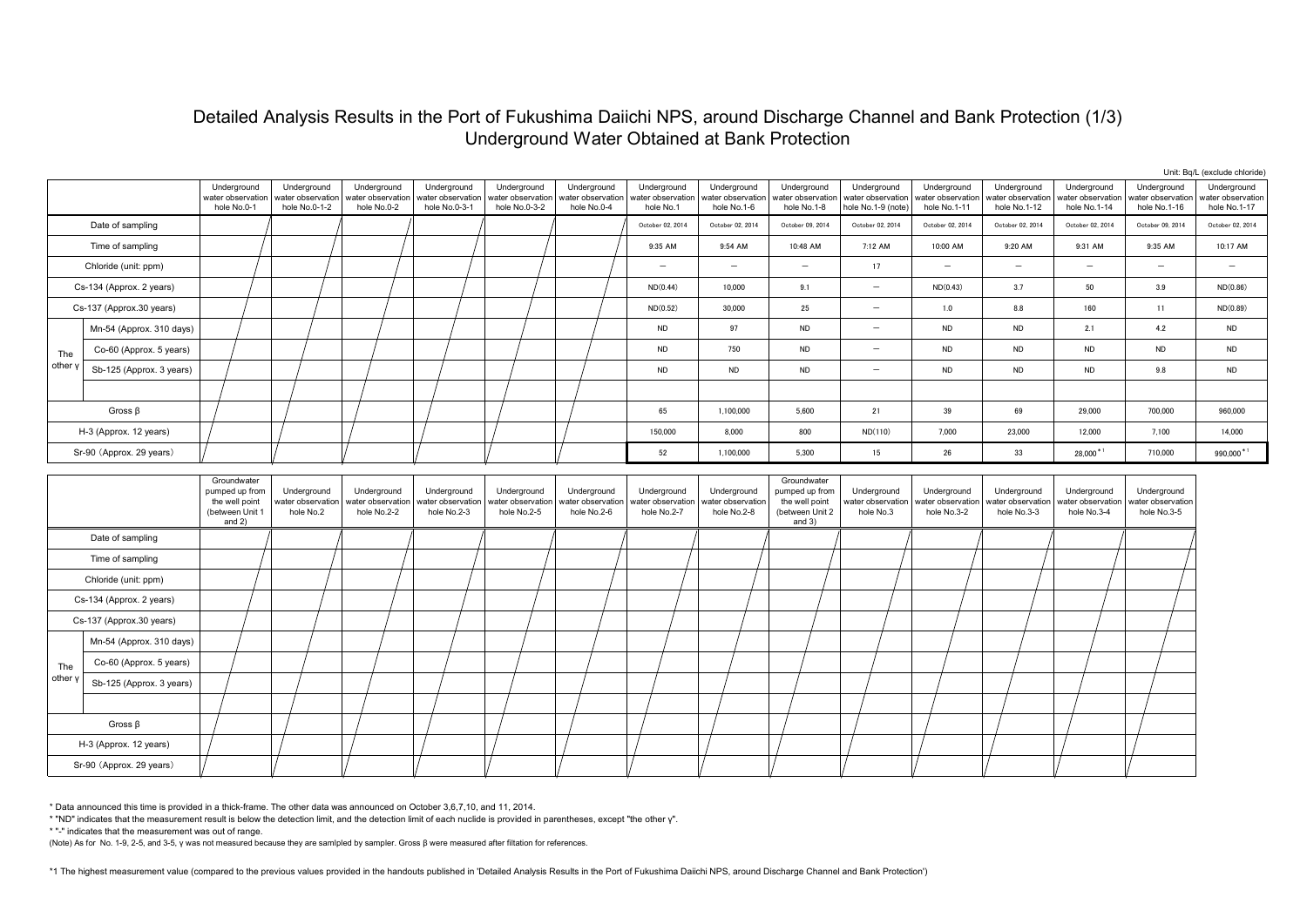### Detailed Analysis Results in the Port of Fukushima Daiichi NPS, around Discharge Channel and Bank Protection (2/3) Underground Water Obtained at Bank Protection

|                          |                          |                                                                                |                              |                              |                              |                                   |                                             |                            |                                                                                                                                                                                                                                                                                |                                                                                |                                   |                                                                                                         |                              |                              |                                                         | Unit: Bq/L (exclude chloride) |  |
|--------------------------|--------------------------|--------------------------------------------------------------------------------|------------------------------|------------------------------|------------------------------|-----------------------------------|---------------------------------------------|----------------------------|--------------------------------------------------------------------------------------------------------------------------------------------------------------------------------------------------------------------------------------------------------------------------------|--------------------------------------------------------------------------------|-----------------------------------|---------------------------------------------------------------------------------------------------------|------------------------------|------------------------------|---------------------------------------------------------|-------------------------------|--|
|                          |                          | observation hole<br>No.0-1                                                     | observation hole<br>No.0-1-2 | observation hole<br>No.0-2   | observation hole<br>No.0-3-1 | No.0-3-2                          | observation hole observation hole<br>No.0-4 | No.1                       | Underground water Underground water Underground water Underground water Underground water Underground water Underground water Underground water Underground water Underground water Underground water Underground water Underg<br>observation hole  observation hole<br>No.1-6 | observation hole<br>No.1-8                                                     | observation hole<br>No.1-9 (note) | observation hole<br>No.1-11                                                                             | observation hole<br>No.1-12  | observation hole<br>No.1-14  | observation hole<br>No.1-16                             | observation hole<br>No.1-17   |  |
| Date of sampling         |                          |                                                                                |                              |                              |                              |                                   |                                             |                            |                                                                                                                                                                                                                                                                                |                                                                                |                                   |                                                                                                         |                              |                              |                                                         |                               |  |
|                          | Time of sampling         |                                                                                |                              |                              |                              |                                   |                                             |                            |                                                                                                                                                                                                                                                                                |                                                                                |                                   |                                                                                                         |                              |                              |                                                         |                               |  |
|                          | Chloride (unit: ppm)     |                                                                                |                              |                              |                              |                                   |                                             |                            |                                                                                                                                                                                                                                                                                |                                                                                |                                   |                                                                                                         |                              |                              |                                                         |                               |  |
| Cs-134 (Approx. 2 years) |                          |                                                                                |                              |                              |                              |                                   |                                             |                            |                                                                                                                                                                                                                                                                                |                                                                                |                                   |                                                                                                         |                              |                              |                                                         |                               |  |
| Cs-137 (Approx.30 years) |                          |                                                                                |                              |                              |                              |                                   |                                             |                            |                                                                                                                                                                                                                                                                                |                                                                                |                                   |                                                                                                         |                              |                              |                                                         |                               |  |
|                          |                          |                                                                                |                              |                              |                              |                                   |                                             |                            |                                                                                                                                                                                                                                                                                |                                                                                |                                   |                                                                                                         |                              |                              |                                                         |                               |  |
| The                      |                          |                                                                                |                              |                              |                              |                                   |                                             |                            |                                                                                                                                                                                                                                                                                |                                                                                |                                   |                                                                                                         |                              |                              |                                                         |                               |  |
| other \                  |                          |                                                                                |                              |                              |                              |                                   |                                             |                            |                                                                                                                                                                                                                                                                                |                                                                                |                                   |                                                                                                         |                              |                              |                                                         |                               |  |
|                          |                          |                                                                                |                              |                              |                              |                                   |                                             |                            |                                                                                                                                                                                                                                                                                |                                                                                |                                   |                                                                                                         |                              |                              |                                                         |                               |  |
| Gross $\beta$            |                          |                                                                                |                              |                              |                              |                                   |                                             |                            |                                                                                                                                                                                                                                                                                |                                                                                |                                   |                                                                                                         |                              |                              |                                                         |                               |  |
| H-3 (Approx. 12 years)   |                          |                                                                                |                              |                              |                              |                                   |                                             |                            |                                                                                                                                                                                                                                                                                |                                                                                |                                   |                                                                                                         |                              |                              |                                                         |                               |  |
| Sr-90 (Approx. 29 years) |                          |                                                                                |                              |                              |                              |                                   |                                             |                            |                                                                                                                                                                                                                                                                                |                                                                                |                                   |                                                                                                         |                              |                              |                                                         |                               |  |
|                          |                          | Groundwater<br>pumped up from<br>the well point<br>(between Unit 1<br>and $2)$ | observation hole<br>No.2     | observation hole<br>$No.2-2$ | observation hole<br>$No.2-3$ | observation hole<br>No.2-5 (note) | observation hole<br>No.2-6                  | observation hole<br>No.2-7 | Underground water Underground water Underground water Underground water Underground water Underground water Underground water<br>observation hole<br>No.2-8                                                                                                                    | Groundwater<br>pumped up from<br>the well point<br>(between Unit 2<br>and $3)$ | observation hole<br>$No.3*$       | Underground water Underground water Underground water Underground water<br>observation hole<br>$No.3-2$ | observation hole<br>$No.3-3$ | observation hole<br>$No.3-4$ | Underground water<br>observation hole<br>$No.3-5(note)$ |                               |  |
|                          | Date of sampling         |                                                                                | November 23, 2014            | November 23, 2014            | November 23, 2014            |                                   |                                             | November 23, 2014          | November 23, 2014                                                                                                                                                                                                                                                              | November 23, 2014                                                              |                                   |                                                                                                         |                              |                              |                                                         |                               |  |
|                          | Time of sampling         |                                                                                | 8:53 AM                      | 10:41 AM                     | 9:26 AM                      |                                   |                                             | 9:50 AM                    | 10:12 AM                                                                                                                                                                                                                                                                       | 10:00 AM                                                                       |                                   |                                                                                                         |                              |                              |                                                         |                               |  |
|                          | Chloride (unit: ppm)     |                                                                                | $\qquad \qquad -$            | $\overline{\phantom{m}}$     | $\overline{\phantom{a}}$     |                                   |                                             | 750                        | $\overline{\phantom{m}}$                                                                                                                                                                                                                                                       | $\overline{\phantom{a}}$                                                       |                                   |                                                                                                         |                              |                              |                                                         |                               |  |
|                          | Cs-134 (Approx. 2 years) |                                                                                | ND(0.35)                     | 2.3                          | ND(0.51)                     |                                   |                                             | ND(0.35)                   | ND(0.36)                                                                                                                                                                                                                                                                       | ND(0.44)                                                                       |                                   |                                                                                                         |                              |                              |                                                         |                               |  |
|                          | Cs-137 (Approx.30 years) |                                                                                | 0.58                         | 7.4                          | ND(0.63)                     |                                   |                                             | 0.89                       | ND(0.48)                                                                                                                                                                                                                                                                       | ND(0.61)                                                                       |                                   |                                                                                                         |                              |                              |                                                         |                               |  |
|                          |                          |                                                                                |                              |                              |                              |                                   |                                             |                            |                                                                                                                                                                                                                                                                                |                                                                                |                                   |                                                                                                         |                              |                              |                                                         |                               |  |
| The                      |                          |                                                                                |                              |                              |                              |                                   |                                             |                            |                                                                                                                                                                                                                                                                                |                                                                                |                                   |                                                                                                         |                              |                              |                                                         |                               |  |
| other \                  |                          |                                                                                |                              |                              |                              |                                   |                                             |                            |                                                                                                                                                                                                                                                                                |                                                                                |                                   |                                                                                                         |                              |                              |                                                         |                               |  |
|                          |                          |                                                                                |                              |                              |                              |                                   |                                             |                            |                                                                                                                                                                                                                                                                                |                                                                                |                                   |                                                                                                         |                              |                              |                                                         |                               |  |
|                          | Gross $\beta$            |                                                                                | 97                           | 300                          | 780                          |                                   |                                             | 980                        | 3,400                                                                                                                                                                                                                                                                          | 35,000                                                                         |                                   |                                                                                                         |                              |                              |                                                         |                               |  |
|                          | H-3 (Approx. 12 years)   |                                                                                | 660                          | 370                          | 890                          |                                   |                                             | 840                        | 1,100                                                                                                                                                                                                                                                                          | 2,900                                                                          |                                   |                                                                                                         |                              |                              |                                                         |                               |  |
| Sr-90 (Approx. 29 years) |                          |                                                                                | Ξ                            | $\qquad \qquad -$            | $\overline{\phantom{0}}$     |                                   |                                             | $\overline{\phantom{0}}$   | $\overline{\phantom{a}}$                                                                                                                                                                                                                                                       | -                                                                              |                                   |                                                                                                         |                              |                              |                                                         |                               |  |
|                          |                          |                                                                                |                              |                              |                              |                                   |                                             |                            |                                                                                                                                                                                                                                                                                |                                                                                |                                   |                                                                                                         |                              |                              |                                                         |                               |  |

\* Data announced this time is provided in a thick-frame. The other data was announced on November 24, 2014.

\* "ND" indicates that the measurement result is below the detection limit, and the detection limit of each nuclide is provided in parentheses, except "the other γ".

\* "-" indicates that the measurement was out of range.

(Note) As for No. 1-9, 2-5, and 3-5, γ was not measured because they are samlpled by sampler. Gross β were measured after filtation for references.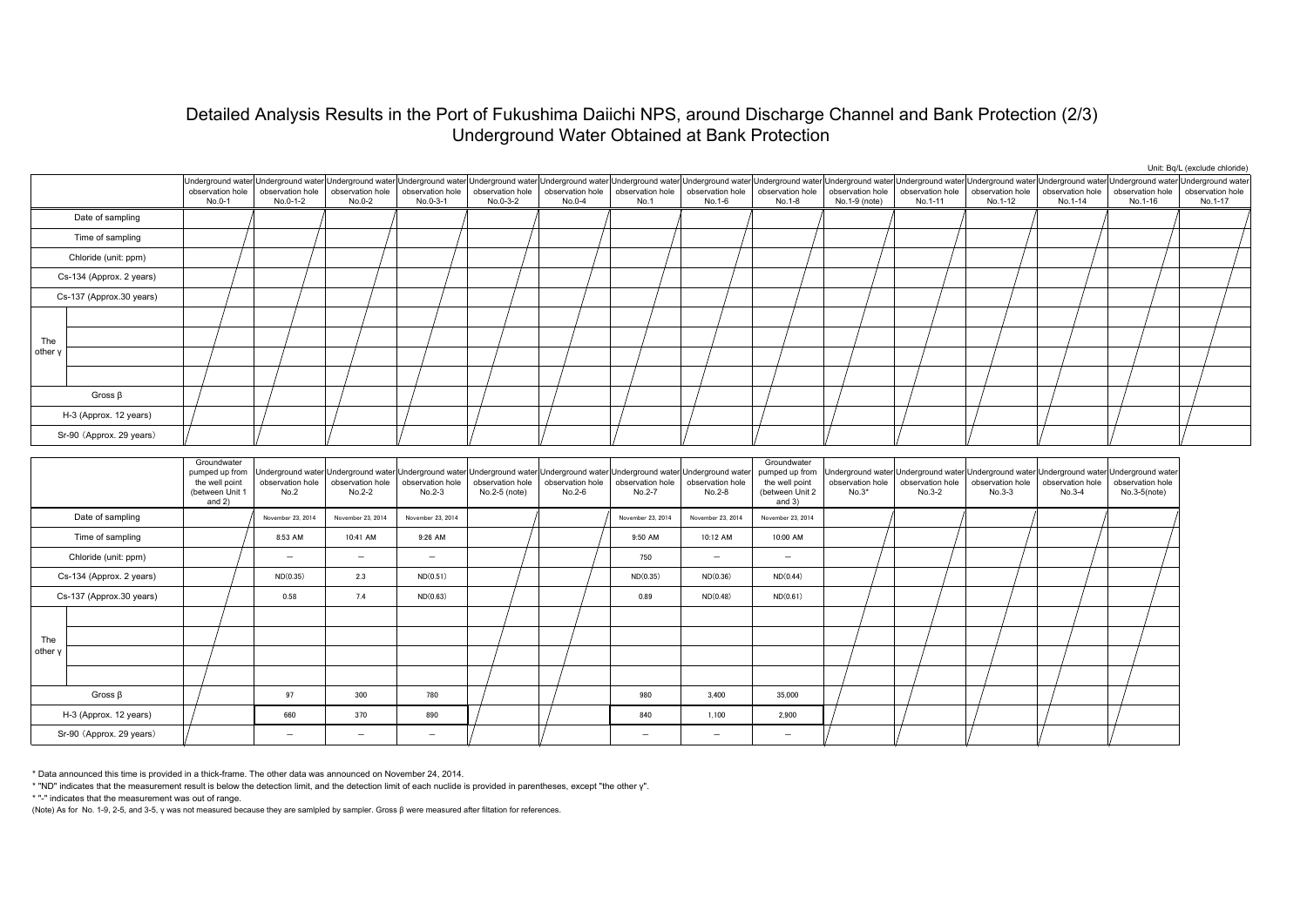### Detailed Analysis Results in the Port of Fukushima Daiichi NPS, around Discharge Channel and Bank Protection (3/3) Underground Water Obtained at Bank Protection

|                          |                          |                                                                                |                                                                                                                                                                                                                                                                |                            |                                                                                                                                                               |                                   |                            |                            |                            |                                                                                |                                                    |                              |                                                                                                                           |                             |                                    | Unit: Bq/L (exclude chloride) |
|--------------------------|--------------------------|--------------------------------------------------------------------------------|----------------------------------------------------------------------------------------------------------------------------------------------------------------------------------------------------------------------------------------------------------------|----------------------------|---------------------------------------------------------------------------------------------------------------------------------------------------------------|-----------------------------------|----------------------------|----------------------------|----------------------------|--------------------------------------------------------------------------------|----------------------------------------------------|------------------------------|---------------------------------------------------------------------------------------------------------------------------|-----------------------------|------------------------------------|-------------------------------|
|                          |                          | observation hole<br>No.0-1                                                     | Underground water Underground water Underground water Underground water Underground water Underground water Underground water Underground water Underground water Underground water Underground water Underground water Underg<br>observation hole<br>No.0-1-2 | observation hole<br>No.0-2 | observation hole<br>No.0-3-1                                                                                                                                  | observation hole<br>No.0-3-2      | observation hole<br>No.0-4 | observation hole<br>No.1   | observation hole<br>No.1-6 | No.1-8                                                                         | observation hole observation hole<br>No.1-9 (note) | observation hole<br>No.1-11  | observation hole<br>No.1-12                                                                                               | observation hole<br>No.1-14 | observation hole<br>No.1-16        | observation hole<br>No.1-17   |
|                          | Date of sampling         |                                                                                |                                                                                                                                                                                                                                                                |                            |                                                                                                                                                               |                                   |                            |                            |                            |                                                                                |                                                    |                              |                                                                                                                           |                             |                                    |                               |
| Time of sampling         |                          |                                                                                |                                                                                                                                                                                                                                                                |                            |                                                                                                                                                               |                                   |                            |                            |                            |                                                                                |                                                    |                              |                                                                                                                           |                             |                                    |                               |
| Chloride (unit: ppm)     |                          |                                                                                |                                                                                                                                                                                                                                                                |                            |                                                                                                                                                               |                                   |                            |                            |                            |                                                                                |                                                    |                              |                                                                                                                           |                             |                                    |                               |
| Cs-134 (Approx. 2 years) |                          |                                                                                |                                                                                                                                                                                                                                                                |                            |                                                                                                                                                               |                                   |                            |                            |                            |                                                                                |                                                    |                              |                                                                                                                           |                             |                                    |                               |
| Cs-137 (Approx.30 years) |                          |                                                                                |                                                                                                                                                                                                                                                                |                            |                                                                                                                                                               |                                   |                            |                            |                            |                                                                                |                                                    |                              |                                                                                                                           |                             |                                    |                               |
|                          |                          |                                                                                |                                                                                                                                                                                                                                                                |                            |                                                                                                                                                               |                                   |                            |                            |                            |                                                                                |                                                    |                              |                                                                                                                           |                             |                                    |                               |
| The                      |                          |                                                                                |                                                                                                                                                                                                                                                                |                            |                                                                                                                                                               |                                   |                            |                            |                            |                                                                                |                                                    |                              |                                                                                                                           |                             |                                    |                               |
| other                    |                          |                                                                                |                                                                                                                                                                                                                                                                |                            |                                                                                                                                                               |                                   |                            |                            |                            |                                                                                |                                                    |                              |                                                                                                                           |                             |                                    |                               |
|                          |                          |                                                                                |                                                                                                                                                                                                                                                                |                            |                                                                                                                                                               |                                   |                            |                            |                            |                                                                                |                                                    |                              |                                                                                                                           |                             |                                    |                               |
|                          | Gross $\beta$            |                                                                                |                                                                                                                                                                                                                                                                |                            |                                                                                                                                                               |                                   |                            |                            |                            |                                                                                |                                                    |                              |                                                                                                                           |                             |                                    |                               |
| H-3 (Approx. 12 years)   |                          |                                                                                |                                                                                                                                                                                                                                                                |                            |                                                                                                                                                               |                                   |                            |                            |                            |                                                                                |                                                    |                              |                                                                                                                           |                             |                                    |                               |
|                          | Sr-90 (Approx. 29 years) |                                                                                |                                                                                                                                                                                                                                                                |                            |                                                                                                                                                               |                                   |                            |                            |                            |                                                                                |                                                    |                              |                                                                                                                           |                             |                                    |                               |
|                          |                          | Groundwater<br>pumped up from<br>the well point<br>(between Unit 1<br>and $2)$ | observation hole<br>No.2                                                                                                                                                                                                                                       | observation hole<br>No.2-2 | Underground water Underground water Underground water Underground water Underground water Underground water Underground water<br>observation hole<br>$No.2-3$ | observation hole<br>No.2-5 (note) | observation hole<br>No.2-6 | observation hole<br>No.2-7 | observation hole<br>No.2-8 | Groundwater<br>pumped up from<br>the well point<br>(between Unit 2<br>and $3)$ | observation hole<br>$No.3*$                        | observation hole<br>$No.3-2$ | Underground water Underground water Underground water Underground water Underground water<br>observation hole<br>$No.3-3$ | observation hole<br>No.3-4  | observation hole<br>$No.3-5(note)$ |                               |
|                          | Date of sampling         |                                                                                | November 26, 2014                                                                                                                                                                                                                                              | November 26, 2014          | November 26, 2014                                                                                                                                             |                                   |                            | November 26, 2014          | November 26, 2014          | November 26, 2014                                                              | November 26, 2014                                  | November 26, 2014            | November 26, 2014                                                                                                         | November 26, 2014           | November 26, 2014                  |                               |
|                          | Time of sampling         |                                                                                | 8:55 AM                                                                                                                                                                                                                                                        | 10:41 AM                   | 9:37 AM                                                                                                                                                       |                                   |                            | 10:00 AM                   | 10:18 AM                   | 10:00 AM                                                                       | 9:35 AM                                            | 10:50 AM                     | 11:25 AM                                                                                                                  | 10:02 AM                    | 9:00 AM                            |                               |
|                          | Chloride (unit: ppm)     |                                                                                | $-$                                                                                                                                                                                                                                                            | $\qquad \qquad -$          | $\overline{\phantom{m}}$                                                                                                                                      |                                   |                            | 900                        | $\overline{\phantom{m}}$   | $\overline{\phantom{a}}$                                                       |                                                    | -                            | $\overline{\phantom{a}}$                                                                                                  | -                           | 700                                |                               |
|                          | Cs-134 (Approx. 2 years) |                                                                                | ND(0.32)                                                                                                                                                                                                                                                       | 3.0                        | ND(0.30)                                                                                                                                                      |                                   |                            | ND(0.41)                   | ND(0.38)                   | ND(0.36)                                                                       | $\overline{\phantom{0}}$                           | 15                           | 54                                                                                                                        | 2.4                         | $\overline{\phantom{a}}$           |                               |
|                          | Cs-137 (Approx.30 years) |                                                                                | ND(0.43)                                                                                                                                                                                                                                                       | 10                         | ND(0.45)                                                                                                                                                      |                                   |                            | 0.72                       | ND(0.42)                   | 0.85                                                                           | $\overline{\phantom{0}}$                           | 54                           | 160                                                                                                                       | 11                          | $\overline{\phantom{m}}$           |                               |
|                          |                          |                                                                                |                                                                                                                                                                                                                                                                |                            |                                                                                                                                                               |                                   |                            |                            |                            |                                                                                |                                                    |                              |                                                                                                                           |                             |                                    |                               |
| The                      |                          |                                                                                |                                                                                                                                                                                                                                                                |                            |                                                                                                                                                               |                                   |                            |                            |                            |                                                                                |                                                    |                              |                                                                                                                           |                             |                                    |                               |
| other y                  |                          |                                                                                |                                                                                                                                                                                                                                                                |                            |                                                                                                                                                               |                                   |                            |                            |                            |                                                                                |                                                    |                              |                                                                                                                           |                             |                                    |                               |
|                          |                          |                                                                                |                                                                                                                                                                                                                                                                |                            |                                                                                                                                                               |                                   |                            |                            |                            |                                                                                |                                                    |                              |                                                                                                                           |                             |                                    |                               |
|                          | Gross $\beta$            |                                                                                | 120                                                                                                                                                                                                                                                            | 330                        | 660                                                                                                                                                           |                                   |                            | 900                        | 3,700                      | 35,000                                                                         | ND(17)                                             | 2,500                        | 3,900                                                                                                                     | 21                          | 26                                 |                               |
|                          | H-3 (Approx. 12 years)   |                                                                                | Under analysis                                                                                                                                                                                                                                                 | Under analysis             | Under analysis                                                                                                                                                |                                   |                            | Under analysis             | Under analysis             | Under analysis                                                                 | Under analysis                                     | Under analysis               | Under analysis                                                                                                            | Under analysis              | Under analysis                     |                               |
| Sr-90 (Approx. 29 years) |                          |                                                                                | $\qquad \qquad -$                                                                                                                                                                                                                                              | $\overline{\phantom{a}}$   | $\overline{\phantom{0}}$                                                                                                                                      |                                   |                            | $\qquad \qquad -$          | $\overline{\phantom{0}}$   | $\overline{\phantom{0}}$                                                       |                                                    | $\overline{\phantom{0}}$     | $\overline{\phantom{a}}$                                                                                                  | -                           | $\overline{\phantom{m}}$           |                               |

\* "ND" indicates that the measurement result is below the detection limit, and the detection limit of each nuclide is provided in parentheses, except "the other γ".

\* "-" indicates that the measurement was out of range.

(Note) As for No. 1-9, 2-5, and 3-5, γ was not measured because they are samlpled by sampler. Gross β were measured after filtation for references.

\*γ was not measured due to highly turbid water. (Gross β were measured after filtration as references.)